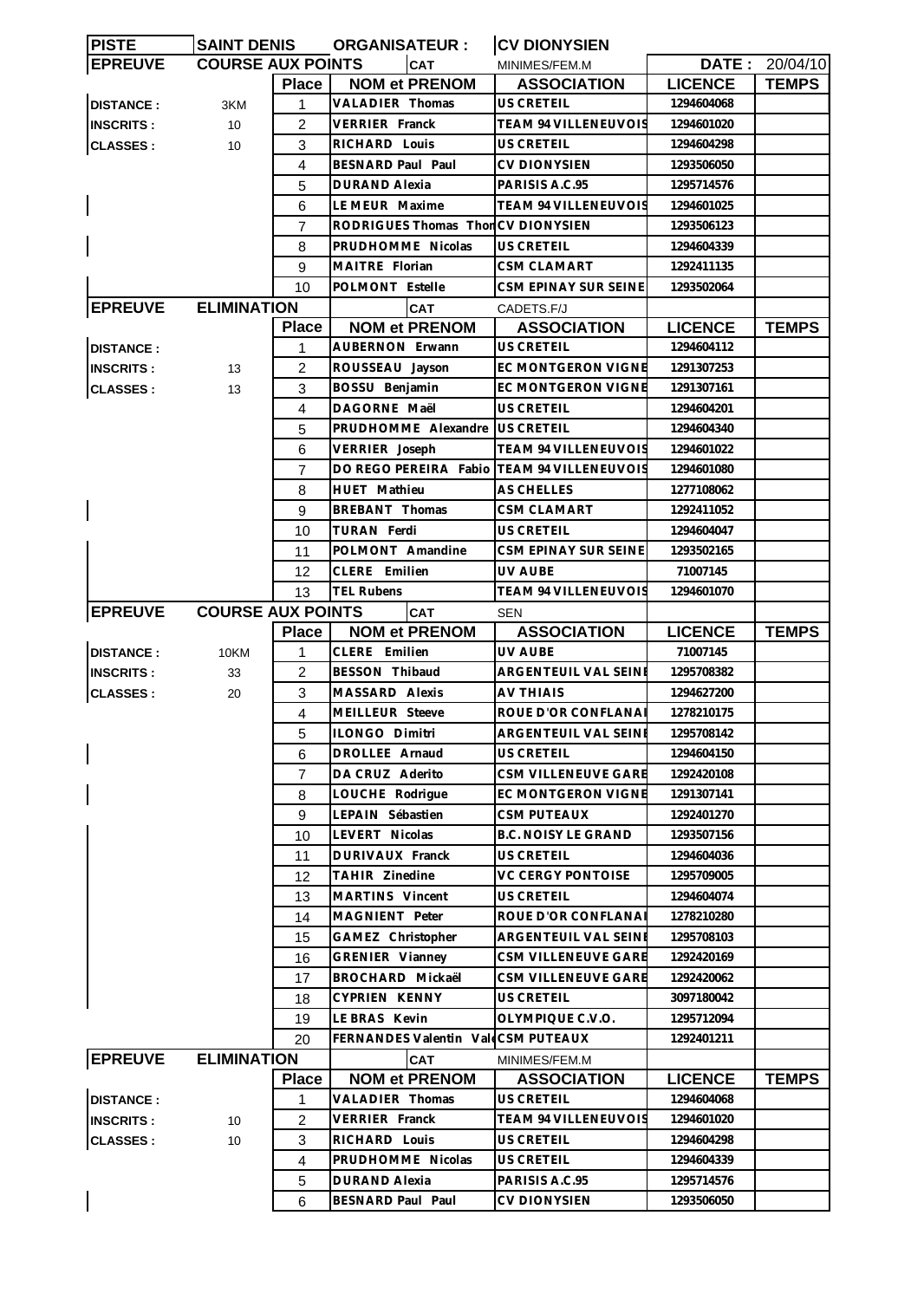|                  |                          | $\overline{7}$ | LE MEUR Maxime                             | TEAM 94 VILLENEUVOIS                     | 1294601025     |              |
|------------------|--------------------------|----------------|--------------------------------------------|------------------------------------------|----------------|--------------|
|                  |                          | 8              | MAITRE Florian                             | <b>CSM CLAMART</b>                       | 1292411135     |              |
|                  |                          | 9              | RODRIGUES Thomas ThonCV DIONYSIEN          |                                          | 1293506123     |              |
|                  |                          | 10             | POLMONT Estelle                            | CSM EPINAY SUR SEINE                     | 1293502064     |              |
| <b>EPREUVE</b>   | <b>OMNIUM</b>            |                | CAT                                        | MINIMES/FEM.M                            |                |              |
|                  |                          | <b>Place</b>   | <b>NOM et PRENOM</b>                       | <b>ASSOCIATION</b>                       | <b>LICENCE</b> | <b>TEMPS</b> |
| <b>DISTANCE:</b> |                          | 1              | VALADIER Thomas                            | US CRETEIL                               | 1294604068     |              |
| <b>INSCRITS:</b> | 10                       | 2              | VERRIER Franck                             | <b>TEAM 94 VILLENEUVOIS</b>              | 1294601020     |              |
| <b>CLASSES:</b>  | 10                       | 3              | RICHARD Louis                              | US CRETEIL                               | 1294604298     |              |
|                  |                          | 4              | BESNARD Paul Paul                          | <b>CV DIONYSIEN</b>                      | 1293506050     |              |
|                  |                          | 5              | <b>DURAND Alexia</b>                       | PARISIS A.C.95                           | 1295714576     |              |
|                  |                          | 6              | PRUDHOMME Nicolas                          | US CRETEIL                               | 1294604339     |              |
|                  |                          | 7              | LE MEUR Maxime                             | <b>TEAM 94 VILLENEUVOIS</b>              | 1294601025     |              |
|                  |                          | 8              | RODRIGUES Thomas ThonCV DIONYSIEN          |                                          | 1293506123     |              |
|                  |                          | 9              | MAITRE Florian                             | <b>CSM CLAMART</b>                       | 1292411135     |              |
|                  |                          | 10             | POLMONT Estelle                            | CSM EPINAY SUR SEINE                     | 1293502064     |              |
| <b>EPREUVE</b>   | <b>COURSE AUX POINTS</b> |                | <b>CAT</b>                                 | CADETS.F/J                               |                |              |
|                  |                          | <b>Place</b>   | <b>NOM et PRENOM</b>                       | <b>ASSOCIATION</b>                       | <b>LICENCE</b> | <b>TEMPS</b> |
| <b>DISTANCE:</b> | 10KM                     | 1              | VERRIER Joseph                             | <b>TEAM 94 VILLENEUVOIS</b>              | 1294601022     |              |
| <b>INSCRITS:</b> | 13                       | 2              | AUBERNON Erwann                            | US CRETEIL                               | 1294604112     |              |
| <b>CLASSES:</b>  | 11                       | 3              | DAGORNE Maël                               | US CRETEIL                               | 1294604201     |              |
|                  |                          | 4              | HUET Mathieu                               | <b>AS CHELLES</b>                        | 1277108062     |              |
|                  |                          | 5              | ROUSSEAU Jayson                            | EC MONTGERON VIGNE                       | 1291307253     |              |
|                  |                          | 6              | PRUDHOMME Alexandre                        | US CRETEIL                               | 1294604340     |              |
|                  |                          | $\overline{7}$ | POLMONT Amandine                           | CSM EPINAY SUR SEINE                     | 1293502165     |              |
|                  |                          | 8              | DO REGO PEREIRA Fabio TEAM 94 VILLENEUVOIS |                                          | 1294601080     |              |
|                  |                          | 9              | <b>TEL Rubens</b>                          | <b>TEAM 94 VILLENEUVOIS</b>              | 1294601070     |              |
|                  |                          | 10             | BREBANT Thomas                             | <b>CSM CLAMART</b>                       | 1292411052     |              |
|                  |                          | 11             | TURAN Ferdi                                | US CRETEIL                               | 1294604047     |              |
|                  |                          |                |                                            |                                          |                |              |
| <b>EPREUVE</b>   | <b>OMNIUM</b>            |                | <b>CAT</b>                                 | CADETS.F/J                               |                |              |
|                  |                          | <b>Place</b>   | <b>NOM et PRENOM</b>                       | <b>ASSOCIATION</b>                       | <b>LICENCE</b> | <b>TEMPS</b> |
| <b>DISTANCE:</b> |                          | $\mathbf{1}$   | AUBERNON Erwann                            | US CRETEIL                               | 1294604112     |              |
| <b>INSCRITS:</b> | 14                       | 2              | VERRIER Joseph                             | <b>TEAM 94 VILLENEUVOIS</b>              | 1294601022     |              |
| <b>CLASSES:</b>  | 11                       | 3              | DAGORNE Maël                               | US CRETEIL                               | 1294604201     |              |
|                  |                          | 4              | ROUSSEAU Jayson                            | EC MONTGERON VIGNE                       | 1291307253     |              |
|                  |                          | 5              | PRUDHOMME Alexandre                        | US CRETEIL                               | 1294604340     |              |
|                  |                          | 6              | BOSSU Benjamin                             | EC MONTGERON VIGNE                       | 1291307161     |              |
|                  |                          | $\overline{7}$ | <b>HUET</b> Mathieu                        | <b>AS CHELLES</b>                        | 1277108062     |              |
|                  |                          | 8              | DO REGO PEREIRA Fabio                      | TEAM 94 VILLENEUVOIS                     | 1294601080     |              |
|                  |                          | 9              | POLMONT Amandine                           | CSM EPINAY SUR SEINE                     | 1293502165     |              |
|                  |                          | 10             | BREBANT Thomas                             | <b>CSM CLAMART</b>                       | 1292411052     |              |
|                  |                          | 11             | TURAN Ferdi                                | US CRETEIL                               | 1294604047     |              |
| <b>EPREUVE</b>   | <b>ELIMINATION</b>       |                | <b>CAT</b>                                 | <b>SEN</b>                               |                |              |
|                  |                          | <b>Place</b>   | <b>NOM et PRENOM</b>                       | <b>ASSOCIATION</b>                       | <b>LICENCE</b> | <b>TEMPS</b> |
| <b>DISTANCE:</b> |                          | 1              | GRENIER Vianney                            | CSM VILLENEUVE GARE                      | 1292420169     |              |
| <b>INSCRITS:</b> | 20                       | 2              | MASSARD Alexis                             | <b>AV THIAIS</b>                         | 1294627200     |              |
| <b>CLASSES:</b>  | 20                       | 3              | MEILLEUR Steeve                            | ROUE D'OR CONFLANAI                      | 1278210175     |              |
|                  |                          | 4              | ILONGO Dimitri                             | ARGENTEUIL VAL SEINE                     | 1295708142     |              |
|                  |                          | 5              | GAMEZ Christopher                          | ARGENTEUIL VAL SEINE                     | 1295708103     |              |
|                  |                          | 6              | TAHIR Zinedine                             | <b>VC CERGY PONTOISE</b>                 | 1295709005     |              |
|                  |                          | $\overline{7}$ | DA CRUZ Aderito                            | CSM VILLENEUVE GARE                      | 1292420108     |              |
|                  |                          | 8              | DROLLEE Arnaud                             | US CRETEIL                               | 1294604150     |              |
|                  |                          | 9              | CLERE Emilien                              | UV AUBE                                  | 71007145       |              |
|                  |                          | 10             | LEPAIN Sébastien                           | <b>CSM PUTEAUX</b>                       | 1292401270     |              |
|                  |                          | 11             | BESSON Thibaud                             | ARGENTEUIL VAL SEINE                     | 1295708382     |              |
|                  |                          | 12             | LOUCHE Rodrigue                            | EC MONTGERON VIGNE                       | 1291307141     |              |
|                  |                          | 13             | LEVERT Nicolas                             | <b>B.C. NOISY LE GRAND</b><br>US CRETEIL | 1293507156     |              |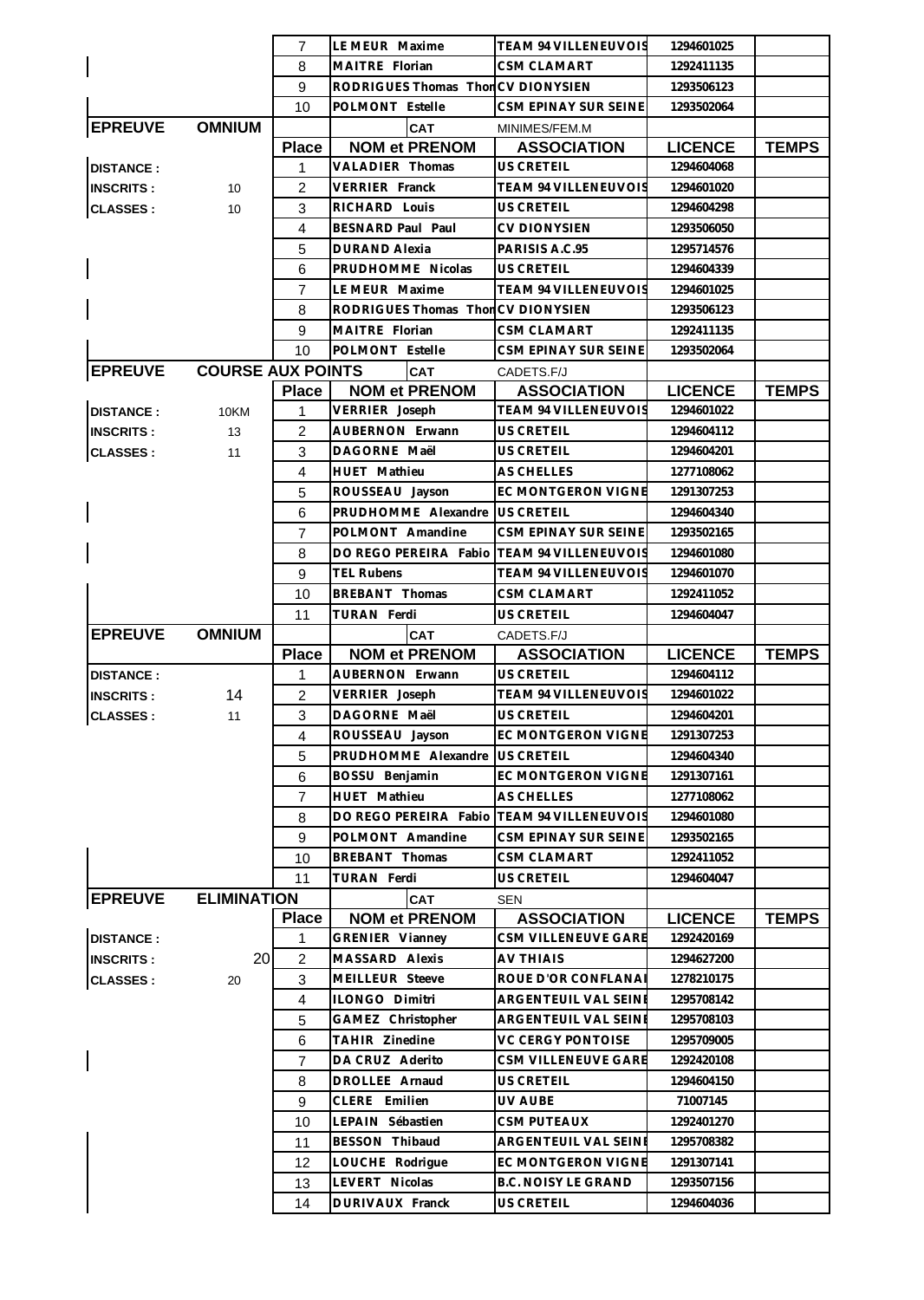|                  |                          | 15                  | <b>CYPRIEN KENNY</b>                       | <b>US CRETEIL</b>                            | 3097180042               |              |
|------------------|--------------------------|---------------------|--------------------------------------------|----------------------------------------------|--------------------------|--------------|
|                  |                          | 16                  | MAGNIENT Peter                             | ROUE D'OR CONFLANA                           | 1278210280               |              |
|                  |                          | 17                  | MARTINS Vincent                            | US CRETEIL                                   | 1294604074               |              |
|                  |                          | 18                  | BROCHARD Mickaël                           | CSM VILLENEUVE GARE                          | 1292420062               |              |
|                  |                          | 19                  | LE BRAS Kevin                              | OLYMPIQUE C.V.O.                             | 1295712094               |              |
|                  |                          | 20                  | FERNANDES Valentin ValeCSM PUTEAUX         |                                              | 1292401211               |              |
| <b>EPREUVE</b>   | <b>OMNIUM</b>            |                     | CAT                                        | <b>SEN</b>                                   |                          |              |
|                  |                          | <b>Place</b>        | <b>NOM et PRENOM</b>                       | <b>ASSOCIATION</b>                           | <b>LICENCE</b>           | <b>TEMPS</b> |
| <b>DISTANCE:</b> |                          | 1                   | MASSARD Alexis                             | <b>AV THIAIS</b>                             | 1294627200               |              |
| <b>INSCRITS:</b> | 20                       | $\overline{2}$      | MEILLEUR Steeve                            | ROUE D'OR CONFLANAI                          | 1278210175               |              |
| <b>CLASSES:</b>  | 20                       | 3                   | ILONGO Dimitri                             | ARGENTEUIL VAL SEINE                         | 1295708142               |              |
|                  |                          | 4                   | CLERE Emilien                              | UV AUBE                                      | 71007145                 |              |
|                  |                          | 5                   | BESSON Thibaud                             | ARGENTEUIL VAL SEINE                         | 1295708382               |              |
|                  |                          | 6                   | DROLLEE Arnaud                             | <b>US CRETEIL</b>                            | 1294604150               |              |
|                  |                          | $\overline{7}$      | DA CRUZ Aderito                            | <b>CSM VILLENEUVE GARE</b>                   | 1292420108               |              |
|                  |                          | 8                   | GRENIER Vianney                            | CSM VILLENEUVE GARE                          | 1292420169               |              |
|                  |                          | 9                   | TAHIR Zinedine                             | <b>VC CERGY PONTOISE</b>                     | 1295709005               |              |
|                  |                          | 10                  | LEPAIN Sébastien                           | <b>CSM PUTEAUX</b>                           | 1292401270               |              |
|                  |                          | 11                  | LOUCHE Rodrigue                            | EC MONTGERON VIGNE                           | 1291307141               |              |
|                  |                          | 12                  | MARTINS Vincent                            | US CRETEIL                                   | 1294604074               |              |
|                  |                          | 13                  | GAMEZ Christopher                          | ARGENTEUIL VAL SEINE                         | 1295708103               |              |
|                  |                          | 14                  | LEVERT Nicolas                             | <b>B.C. NOISY LE GRAND</b>                   | 1293507156               |              |
|                  |                          | 15                  | DURIVAUX Franck                            | US CRETEIL                                   | 1294604036               |              |
|                  |                          | 16                  | MAGNIENT Peter                             | ROUE D'OR CONFLANAI                          | 1278210280               |              |
|                  |                          | 17                  | <b>CYPRIEN KENNY</b>                       | <b>US CRETEIL</b>                            | 3097180042               |              |
|                  |                          | 18                  | BROCHARD Mickaël                           | CSM VILLENEUVE GARE                          | 1292420062               |              |
|                  |                          | 19                  | LE BRAS Kevin                              | OLYMPIQUE C.V.O.                             | 1295712094               |              |
|                  |                          | 20                  | FERNANDES Valentin ValeCSM PUTEAUX         |                                              | 1292401211               |              |
| <b>EPREUVE</b>   | <b>AMERICAINE</b>        |                     | <b>CAT</b>                                 | CADETS.F/J                                   |                          |              |
|                  |                          |                     |                                            |                                              |                          |              |
|                  |                          |                     |                                            |                                              |                          |              |
|                  |                          | <b>Place</b>        | <b>NOM et PRENOM</b>                       | <b>ASSOCIATION</b>                           | <b>LICENCE</b>           | <b>TEMPS</b> |
| <b>DISTANCE:</b> | 15km                     | 1                   | <b>AUBERNON Erwann</b>                     | US CRETEIL                                   | 1294604112               | 25'36        |
| <b>INSCRITS:</b> | 10                       |                     | DAGORNE Maël                               | <b>US CRETEIL</b>                            | 1294604201               |              |
| <b>CLASSES:</b>  | 10                       | 2                   | <b>VERRIER Franck</b>                      | TEAM 94 VILLENEUVOIS                         | 1294601020               |              |
|                  |                          |                     | DO REGO PEREIRA Fabio TEAM 94 VILLENEUVOIS |                                              | 1294601080               |              |
|                  |                          | 3                   | PRUDHOMME Alexandre                        | US CRETEIL                                   | 1294604340               |              |
|                  |                          |                     | VALADIER Thomas                            | US CRETEIL                                   | 1294604068               |              |
|                  |                          | 4                   | HUET Mathieu                               | <b>AS CHELLES</b>                            | 1277108062               |              |
|                  |                          |                     | BREBANT Thomas                             | CSM CLAMART                                  | 1292411052               |              |
|                  |                          | 5                   | ROUSSEAU Jayson                            | EC MONTGERON VIGNE                           | 1291307253               |              |
|                  |                          |                     | BOSSU Benjamin                             | EC MONTGERON VIGNE                           | 1291307161               |              |
| <b>EPREUVE</b>   | <b>AMERICAINE</b>        |                     | <b>CAT</b>                                 | SEN/JUN                                      |                          |              |
|                  |                          | <b>Place</b>        | <b>NOM et PRENOM</b>                       | <b>ASSOCIATION</b>                           | <b>LICENCE</b>           | <b>TEMPS</b> |
| <b>DISTANCE:</b> | 20km                     |                     | SUITE CHUTE SERIEUSE                       |                                              |                          |              |
| <b>INSCRITS:</b> | 18                       |                     | <b>COURSE ARRÊTEE</b>                      |                                              |                          |              |
| <b>CLASSES:</b>  |                          |                     | NOUVEAU DEPART                             |                                              |                          |              |
|                  |                          |                     | <b>IMPOSSIBLE ALORS</b>                    |                                              |                          |              |
|                  |                          |                     | <b>QUE 36 TOURS RESTAIENT</b>              |                                              |                          |              |
|                  |                          |                     | A COUVRIR                                  |                                              |                          |              |
| <b>EPREUVE</b>   | <b>COURSE AUX POINTS</b> |                     | <b>CAT</b>                                 | JUN/DEPT                                     |                          |              |
|                  |                          | <b>Place</b>        | <b>NOM et PRENOM</b>                       | <b>ASSOCIATION</b>                           | <b>LICENCE</b>           | <b>TEMPS</b> |
| <b>DISTANCE:</b> | 10 KM                    | 1                   | DUMAS Jefferson                            | <b>CV DIONYSIEN</b>                          | 1293506032               |              |
| <b>INSCRITS:</b> | 15                       | 2                   | DUVERNET Léo                               | <b>US CRETEIL</b>                            | 1294604049               |              |
| <b>CLASSES:</b>  | 13                       | 3                   | LAPORTE Richard                            | OLYMPIQUE C.V.O.                             | 1295712267               |              |
|                  |                          | $\overline{4}$      | <b>BOSCHERON Marc</b>                      | US CRETEIL                                   | 1294604176               |              |
|                  |                          | 5                   | DELCROIX Guillaume                         | <b>CV DIONYSIEN</b>                          | 1293506122               |              |
|                  |                          | 6                   | LOUCHE Enzo                                | EC MONTGERON VIGNE                           | 1291307125               |              |
|                  |                          | $\overline{7}$<br>8 | <b>GRIGNON René</b><br>MOREL Eric          | <b>CSM VILLENEUVE GARE</b><br><b>VC BROU</b> | 1292420128<br>1277140027 |              |